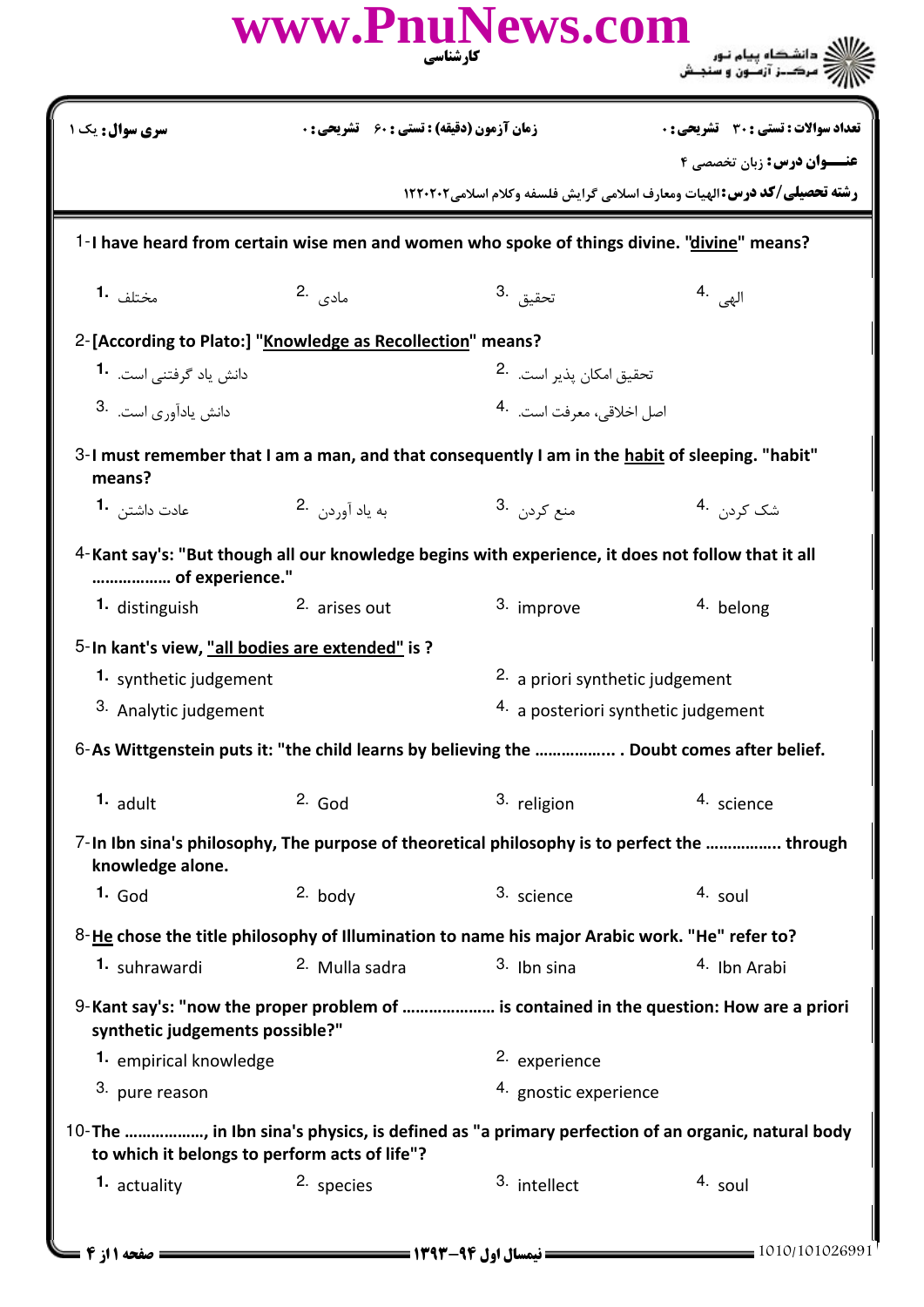|                                                                         |              | www.PnuNews.com<br>کار شناسی                                                                        |                                                                                           |  |  |
|-------------------------------------------------------------------------|--------------|-----------------------------------------------------------------------------------------------------|-------------------------------------------------------------------------------------------|--|--|
| <b>سری سوال:</b> یک ۱                                                   |              | <b>زمان آزمون (دقیقه) : تستی : 60 ٪ تشریحی : 0</b>                                                  | <b>تعداد سوالات : تستی : 30 ٪ تشریحی : 0</b>                                              |  |  |
|                                                                         |              |                                                                                                     | <b>عنــوان درس: زبان تخصصی ۴</b>                                                          |  |  |
|                                                                         |              |                                                                                                     | رشته تحصیلی/کد درس:الهیات ومعارف اسلامی گرایش فلسفه وکلام اسلامی ۱۲۲۰۲۰۲                  |  |  |
| mentally conceive it.                                                   |              | 11-Descartes say's: "I am, I exist, is necessarily  each time that I pronounce it, or that I        |                                                                                           |  |  |
| 1. $true$                                                               | 2. false     | 3. doubtful                                                                                         | 4. deceptive                                                                              |  |  |
| comparative universality, through"?                                     |              | 12-Kant say's: "experience never confers on its judgements true or strict, but only assumed and     |                                                                                           |  |  |
| 1. a priori knowledge                                                   |              | 2. proof                                                                                            |                                                                                           |  |  |
| 3. syllogism                                                            |              | 4. induction                                                                                        |                                                                                           |  |  |
|                                                                         |              | 13-In Ibn sina view's, what are the branches of theoretical knowledge?                              |                                                                                           |  |  |
| 1. God, ethics, and mathematics                                         |              |                                                                                                     |                                                                                           |  |  |
| <sup>2.</sup> Pure mathematics, physics, and mataphysics                |              |                                                                                                     |                                                                                           |  |  |
| 3. Ethics, pure mathematics, and mataphysics                            |              |                                                                                                     |                                                                                           |  |  |
| 4. physics, home management, and mataphysics                            |              |                                                                                                     |                                                                                           |  |  |
| 14-According to Ibn sins, what is the subject of metaphysics?           |              |                                                                                                     |                                                                                           |  |  |
| $1.$ God                                                                |              |                                                                                                     |                                                                                           |  |  |
| 3. The existent in as much as it exists                                 |              |                                                                                                     | <sup>2.</sup> Necessary and possible existence<br><sup>4.</sup> Matter, form and category |  |  |
|                                                                         |              |                                                                                                     |                                                                                           |  |  |
| 15-He did not believe in wahdat al- wujud?<br><sup>1.</sup> Mulla sadra | 2. sabzawari | <sup>3.</sup> Ibn Arabi                                                                             | 4. Ibn sina                                                                               |  |  |
|                                                                         |              |                                                                                                     |                                                                                           |  |  |
|                                                                         |              | 16-In Islamic philosophy,"All objects are composed of two components"; what are thay?               |                                                                                           |  |  |
| 1. Existence and quiddity                                               |              |                                                                                                     | 2. necessity and existence                                                                |  |  |
| 3. Principality and gradation of existence                              |              | <sup>4.</sup> light and existence                                                                   |                                                                                           |  |  |
| Reality.                                                                |              | 17-At the heart of the whole philosophical exposition of Mulla sadra stands the  of Being as        |                                                                                           |  |  |
| 1. gnostic existence                                                    |              | 2. religious experience                                                                             |                                                                                           |  |  |
| 3. gnostic experience                                                   |              | 4. logical intelligible                                                                             |                                                                                           |  |  |
| foundational to Mulla sadra's thought.                                  |              | 18-According to a hadith of the prophet, "" (al-ilm nurun), a principle which is also               |                                                                                           |  |  |
| 1. Knowledge is light                                                   |              | <sup>2.</sup> light is knowledge                                                                    |                                                                                           |  |  |
| 3. Light is Being                                                       |              | 4. existence is one                                                                                 |                                                                                           |  |  |
| and etc?                                                                |              | 19-In Ibn sina,  is in a subject and is divided into nine types: quality, quantity, relation, time, |                                                                                           |  |  |
| 1. substance                                                            | 2. existence | 3. condition                                                                                        | 4. accident                                                                               |  |  |
| ـــ صفحه 12ز 4 ـ                                                        |              |                                                                                                     | 1010/101026991                                                                            |  |  |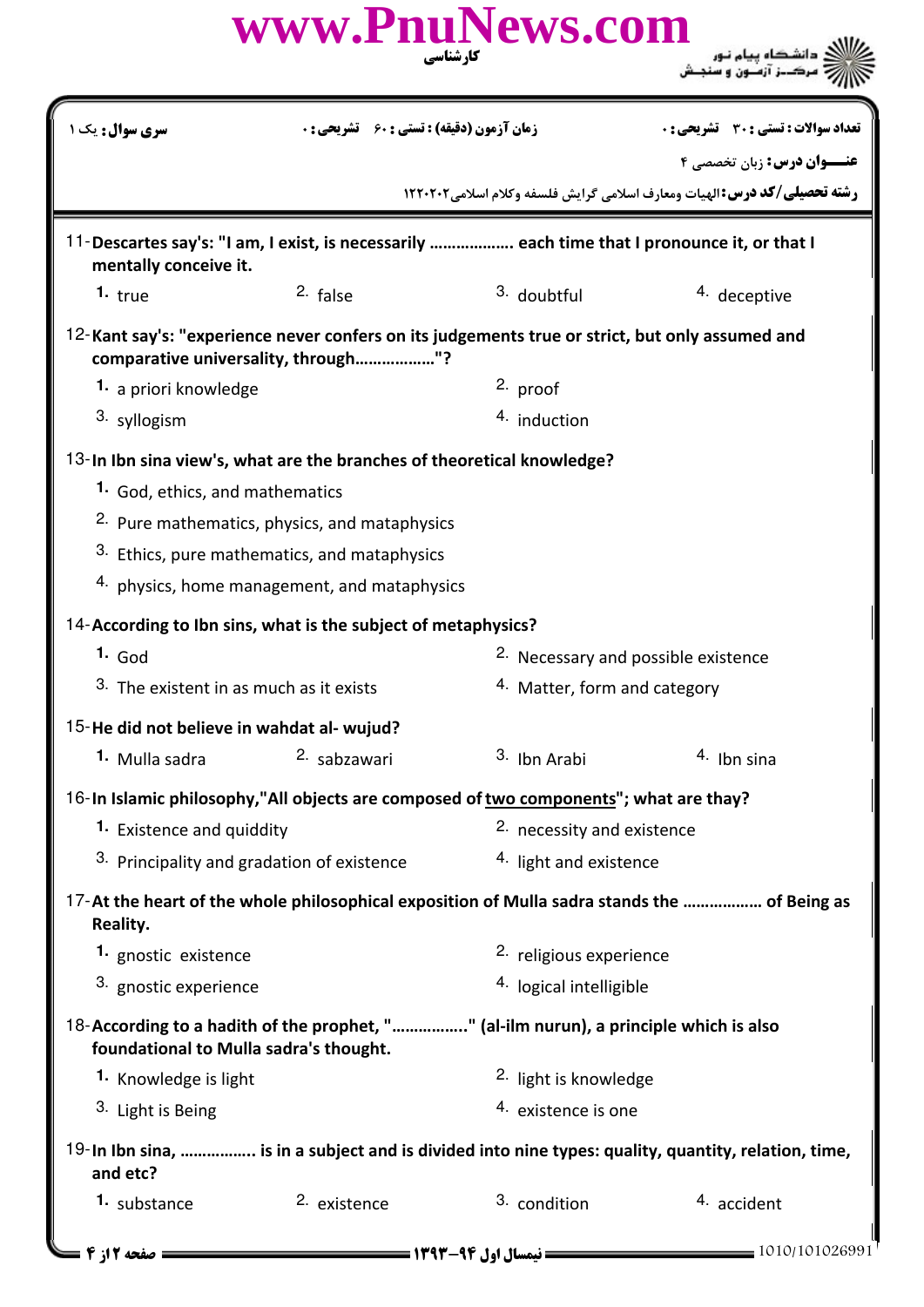| کارشناسی                                                                                                                                                                           | www.PnuNews.com                                                                                                      |
|------------------------------------------------------------------------------------------------------------------------------------------------------------------------------------|----------------------------------------------------------------------------------------------------------------------|
| <b>سری سوال:</b> یک ۱<br><b>زمان آزمون (دقیقه) : تستی : 60 تشریحی : 0</b>                                                                                                          | تعداد سوالات : تستى : 30 - تشريحي : 0                                                                                |
|                                                                                                                                                                                    | <b>عنــوان درس:</b> زبان تخصصی ۴<br><b>رشته تحصیلی/کد درس: ال</b> هیات ومعارف اسلامی گرایش فلسفه وکلام اسلامی1۲۲۰۲۰۲ |
|                                                                                                                                                                                    |                                                                                                                      |
| 20-Plato say's: "if the truth of all things always existed in the soul, then?                                                                                                      | <sup>2.</sup> The soul is immortal                                                                                   |
| 1. The soul acquire the knowledge in this life<br>3. The soul is destroyed                                                                                                         | <sup>4.</sup> The soul is mortal                                                                                     |
|                                                                                                                                                                                    |                                                                                                                      |
| 21-It is sometimes proved to me[Descartes] that these senses are , and it is wiser not to<br>entirely to any thing by which we have once been deceived.                            |                                                                                                                      |
| 1. trust-deceptive                                                                                                                                                                 | <sup>2.</sup> deceptive-trust                                                                                        |
| 3. detected-reject                                                                                                                                                                 | 4. convinced-doubt                                                                                                   |
| 22-According to Kant, the proposition, "every alteration has its cause", is?                                                                                                       |                                                                                                                      |
| 1. a posteriori proposition                                                                                                                                                        | 2. a pure proposition                                                                                                |
| 3. not a proposition                                                                                                                                                               | 4. not a pure proposition                                                                                            |
| 23-What does Kant means by analytic judgements?                                                                                                                                    |                                                                                                                      |
| 1. The predicate B belong to the subject A.                                                                                                                                        |                                                                                                                      |
| <sup>2.</sup> The predicate B lies outside the subject A.                                                                                                                          |                                                                                                                      |
| <sup>3.</sup> The connection of the predicate B with the subject A, is thought through without identity.                                                                           |                                                                                                                      |
| 4. Analytic judgements can be entitled ampliative.                                                                                                                                 |                                                                                                                      |
| 24-Kant say's: "first of all, it has to be noted that mathematical propositions, strictly so called, are<br>always judgements , and not ; because they carry with them necessity." |                                                                                                                      |
| 1. a posteriori – a priori                                                                                                                                                         | 2. a posteriori – empirical                                                                                          |
| 3. a priori - empirical                                                                                                                                                            | 4. empirical – synthetic                                                                                             |
| 25-According to Ibn Sina, what are the individual subjects of theoretical knowledge?                                                                                               |                                                                                                                      |
| 1. those to which movement can be attached.                                                                                                                                        |                                                                                                                      |
| 2. those to which movement cannot be attached.                                                                                                                                     |                                                                                                                      |
| 3. ethics, political science, and home management.                                                                                                                                 |                                                                                                                      |
| $4.$ A and B                                                                                                                                                                       |                                                                                                                      |
| 26-In Ibn sina logic, what is the most reliable form of the explanatory phrase?                                                                                                    |                                                                                                                      |
| 1. description                                                                                                                                                                     | <sup>2.</sup> definition                                                                                             |
| 3. difference                                                                                                                                                                      | 4. common accident                                                                                                   |
| 27-In Ibn Sina view's, through conjunction with the  that contains the intelligible, the<br>theoretical part of the rational soul receives its proper perfection.                  |                                                                                                                      |
| 1. potential intellect                                                                                                                                                             | 2. actual intellect                                                                                                  |
| 3. agent intellect                                                                                                                                                                 | 4. material intellect                                                                                                |
| == صفحه 13 ; 4 <del>- -</del>                                                                                                                                                      | 1010/101026991                                                                                                       |